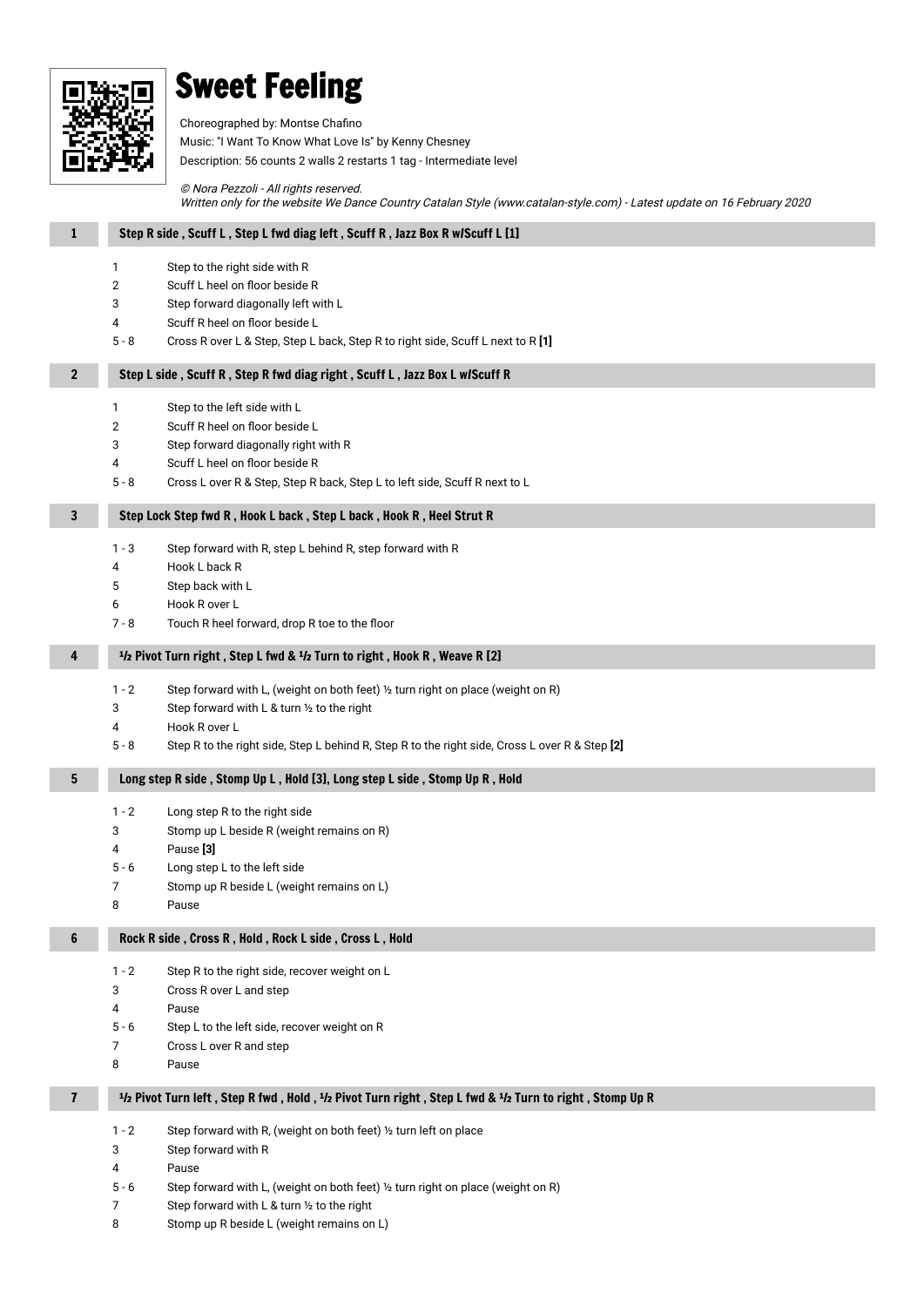# TAG

1 Stomp L , Hold , Stomp R , Hold

- 1 Stomp L beside R
- 2 Pause
- 3 Stomp R beside L
- 4 Pause

# **NOTES**

[1] TAG here at 4th (6:00) & 9th (12:00) repetition. Replace the scuff on the 8th count with an hold.

[2] RESTART here at 13th repetition (6:00)

[3] RESTART here at 6th repetition (12:00)